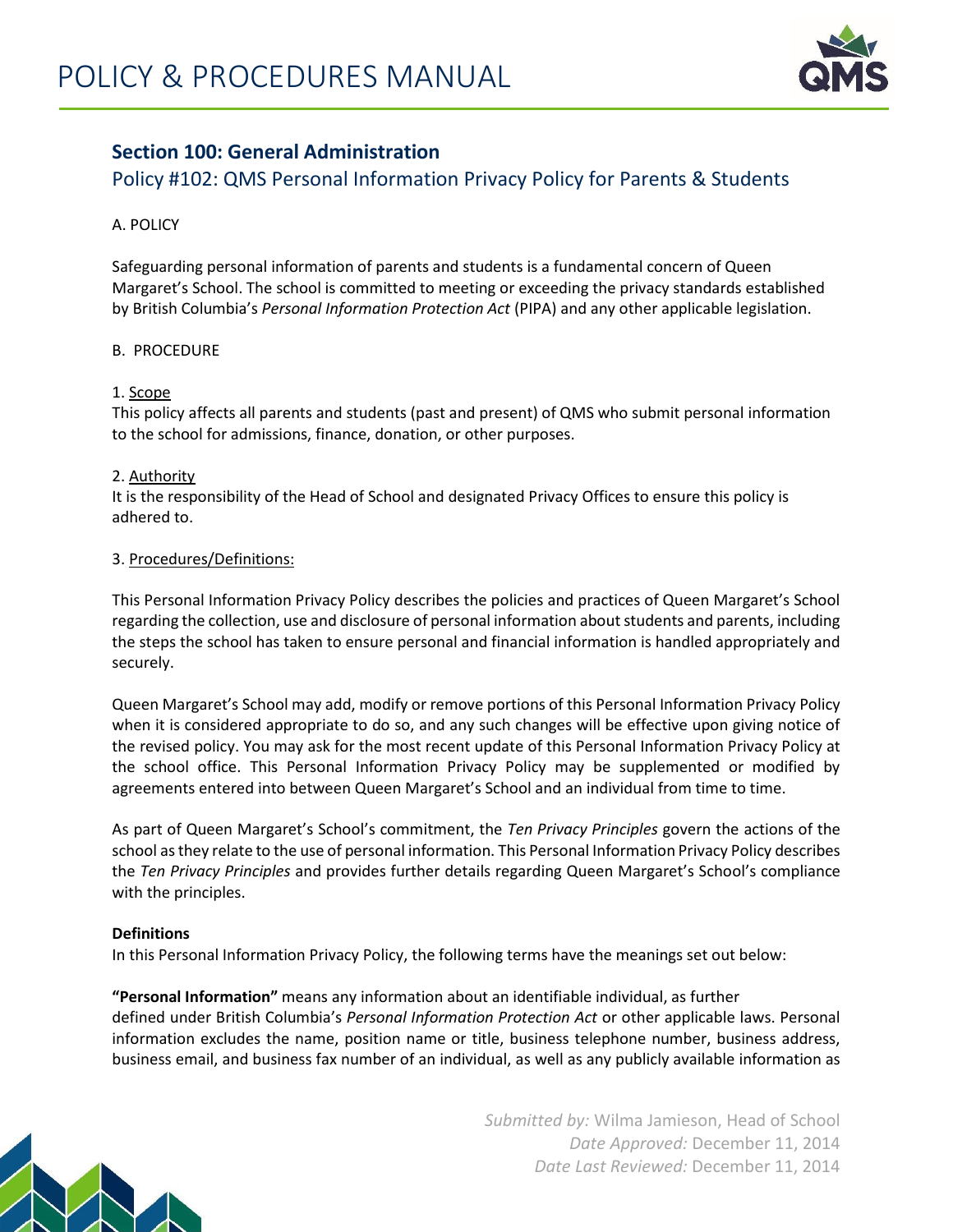

designated under applicable laws, such as information available from a public telephone directory or from a public registry.

"**Parent**" means the parent, guardian, or other legal representative of a student. "**Student**" means a prospective, current, or past student of **Queen Margaret's School**.

## *Principle 1 – Accountability*

Queen Margaret's School is responsible for maintaining and protecting the personal information under its control. In fulfilling this mandate, the school designates an individual who is accountable for the school's compliance with the *Ten Privacy Principles*. This individual is the *Privacy Officer* of the school.

You may contact our Privacy Officer as follows:

**Queen Margaret's School** Attention: Mrs. Leanne Schultz Address: 660 Brownsey Avenue Phone: 250‐746‐4185 Fax: 250‐746‐4187 Email: [lschultz@qms.bc.ca](mailto:lschultz@qms.bc.ca)

## *Principle 2 – Identifying Purposes*

Queen Margaret's School will, before or at the time personal information is collected, identify the purposes for which the information is collected, used and disclosed.

## **2.1 What Information is Collected**

Queen Margaret's School collects and uses personal information to provide students with the best possible educational services enunciated by the Mission statement of the school. Most of the information the school collects comes to the school directly from parents and students or is information regarding the student's school activities, performance or behaviour, such as attendance records or grades. For example, when a student applies to register in the school, the school will ask you to provide the information that enables it to complete the registration process. This also includes information on academic, health, and personal matters needed by the school to provide the best possible education and co‐curricular programs. Queen Margaret's School also collects information in connection with the use of its computer systems.

#### *Principle 3 – Consent*

Queen Margaret's School will obtain consent of the individual for the collection, use or disclosure of personal information except where the law states exemptions, grants permission, or creates a requirement for collection, use, or disclosure of personal information.

Requirements for consent to collection, use or disclosure of personal information vary depending on circumstances and on the type of personal information that is intended to be collected, used or disclosed. In determining whether consent is required and, if so, what form of consent is appropriate, Queen Margaret's School will take into account both the sensitivity of the personal information and the purposes for which Queen Margaret's School will use the information. Consent may be express, implied (including through the use of "opt‐out" consent where appropriate), or deemed. All parents will be asked to complete a "Consent for Use of Personal Information" form on behalf of their child.

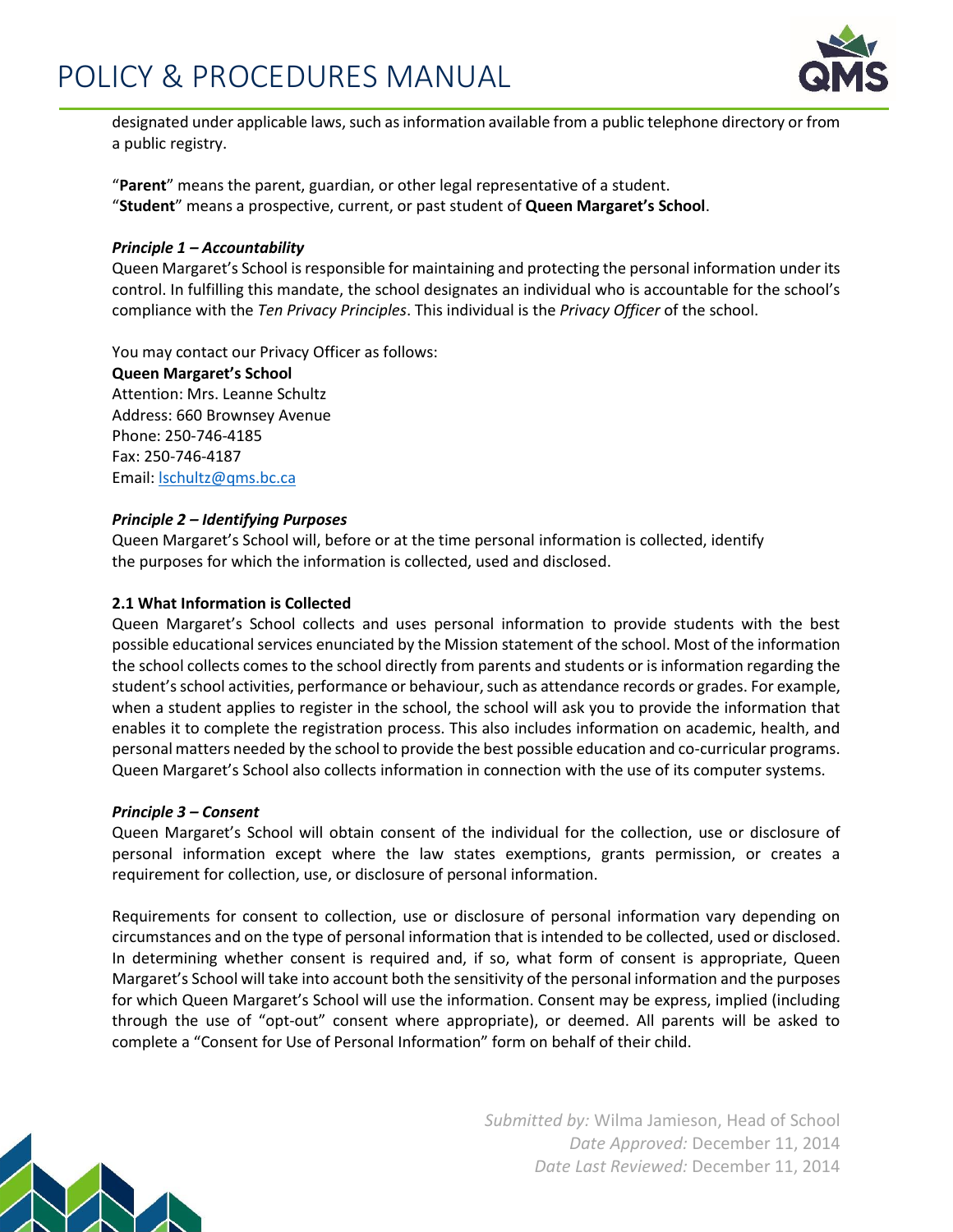# POLICY & PROCEDURES MANUAL



On giving reasonable written notice to Queen Margaret's School, an individual may withdraw consent to the collection, use or disclosure of his or her personal information. Upon notice of withdrawal of consent, Queen Margaret's School will notify the individual of the likely consequences of withdrawing his or her consent and, except where otherwise required or permitted by law, Queen Margaret's School will stop collecting, using or disclosing the personal information as requested.

If a person provides Queen Margaret's School or its service providers or agents with personal information about an individual, the person represents that it has all necessary authority and/or has obtained all necessary consents from such individual to enable Queen Margaret's School to collect, use and disclose such personal information for the purposes set forth in this Personal Information Privacy Policy.

## *Principle 4 – Limiting Collection*

Queen Margaret's School will limit the personal information collected to that information necessary for the purposes identified by the school.

## *Principle 5 – Use, Disclosure and Retention*

Queen Margaret's School will only use, disclose and retain personal information for the purpose for which it was collected unless the individual has otherwise consented, or when its use, disclosure or retention is required or permitted by law.

## **5.1 How is Information Used**

Queen Margaret's School uses personal information as follows:

- To communicate with parents and students, process applications and ultimately to provide students with the educational services and co-curricular programs you expect.
- To enable the school to operate its administrative function, including payment of school fees and maintenance of non‐educational school programs including parent and volunteer participation and fundraising.
- To share specific health, psychological, or legal information to provide certain specialized services in those areas or as adjunct information in delivering educational services.
- For the purposes of advancement and development office and alumni relations;
- In the course of the school's activities including in publications such as yearbooks and newsletters and websites;
- In the operation and maintenance of computer and e-mail systems in accordance with Policy #528 *Information & Communication Technology ( ICT): Access and Acceptable Use,* and Policy #527: *Cloud Computing, Photographic Images and Social* Media as applicable.

If for any reason personal information is required to fulfill another purpose, the school will, where appropriate, notify you and ask you for your consent before the school proceeds. Queen Margaret's School may use anonymous information, such as information collected through surveys or statistical information regarding students, to constantly improve our school.

## **5.2 When May Information be Disclosed?**

Queen Margaret's School may disclose an individual's personal information to others in connection with the purpose for which it was collected, as consented to by the individual, or as required or permitted by law. The following are some examples of how **Queen Margaret's School** may disclose personal information.

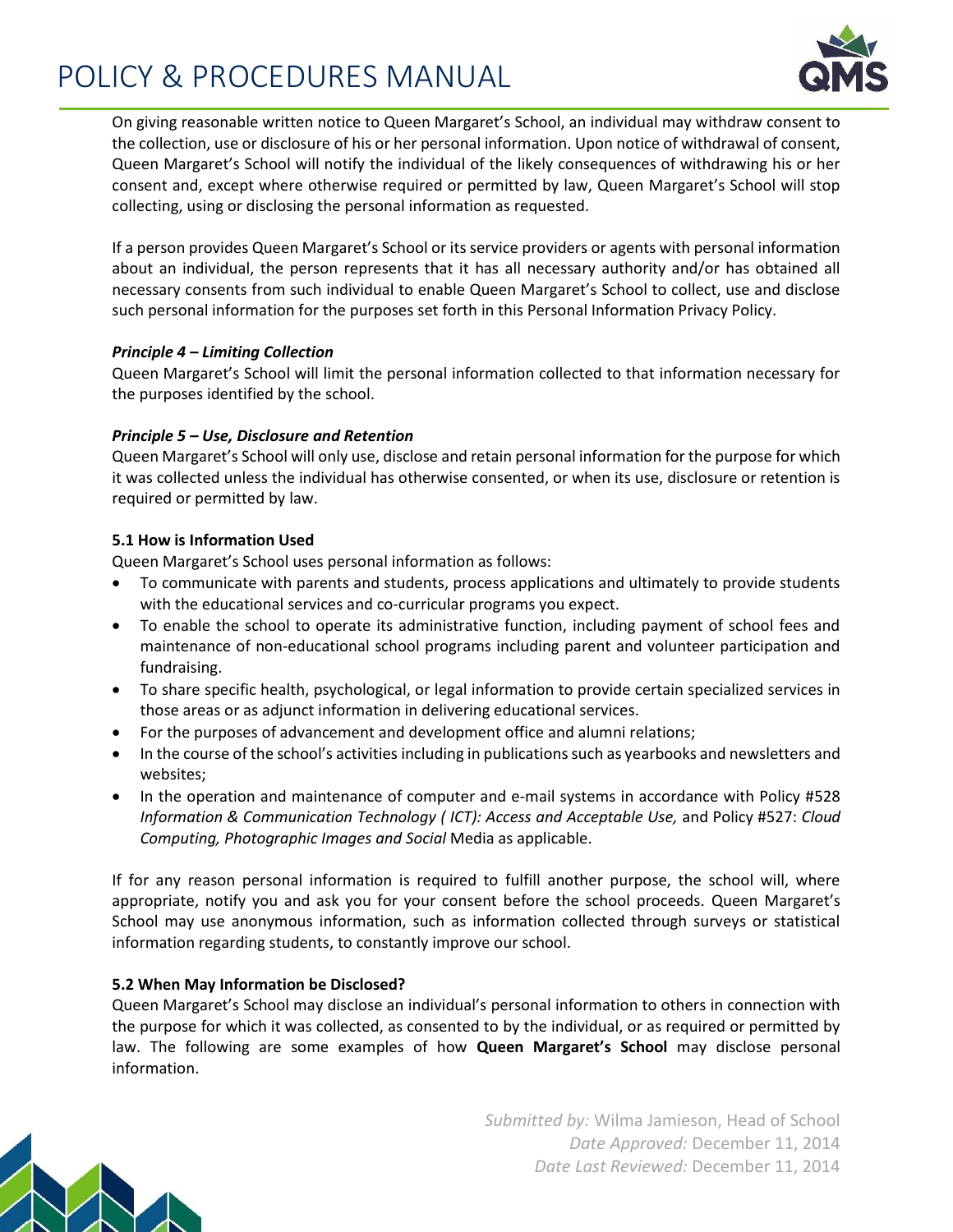

#### *When Authorized by You*

- Other educational institutions routinely contact the school for personal information about students. For example, if a student moves to another school, college or university, student records are requested by the enrolling institution. Your permission to pass on these records is usually obtained when the student is registered and you authorize the school to disclose such information to other appropriate educational institutions for the ongoing education of the student.
- Contact information may be used to enable the school to provide the para-educational and administrative services usually operated by the school. These services include phoning committees, participation groups, parent meetings, fundraising, events, marketing and promotional materials, annual general meetings, etc.

In some cases, when communication is over the telephone, your consent to the use and/or disclosure of your information will be obtained verbally. In other cases, such as when you communicate through e‐mail, your consent will be obtained electronically.

#### *When Required by Law*

The type of information the school is legally required to disclose most often relates to family court issues, legal proceedings, court orders and government tax reporting requirements. Student information as per Form 1701 is annually filed with the Ministry of Education. Only the information specifically requested is disclosed and the school takes precautions to satisfy itself that the authorities making the request have legitimate grounds to do so.

#### *When Permitted by Law*

The school is legally permitted to disclose some personal information in situations such as an investigation of illegal activities, reasonable methods to collect overdue accounts, a medical emergency or suspicion of illegal activities, etc. Only pertinent information is disclosed. The school does not sell, lease or trade information about you to other parties.

#### *Outside Service Suppliers*

At Queen Margaret's School, the school sometimes contacts outside organizations to perform specialized services such as printing, student assessments, market research or data processing. Suppliers of specialized services are given only the information necessary to perform those services, and Queen Margaret's School takes appropriate steps to ensure that such information is securely transferred and stored and is used only to fulfill the purposes for which it was disclosed to the service provider.

#### *Restricting Sharing Information*

If you choose to limit the sharing of your personal information, please contact the school office and submit a written letter specifying which items of personal information you wish to limit, and to whom you wish these items to be restricted. Please remember that certain agencies, by law, have access to certain types of personal information.

#### **5.3 How Long Is Personal Information Retained**

Personal information will only be retained for the period of time required to fulfill the purpose for which it was collected. Once the personal information is no longer required to be retained to fulfill the purposes for which it was collected and is no longer required or permitted to be retained for legal or business purposes, it will be destroyed or made anonymous.

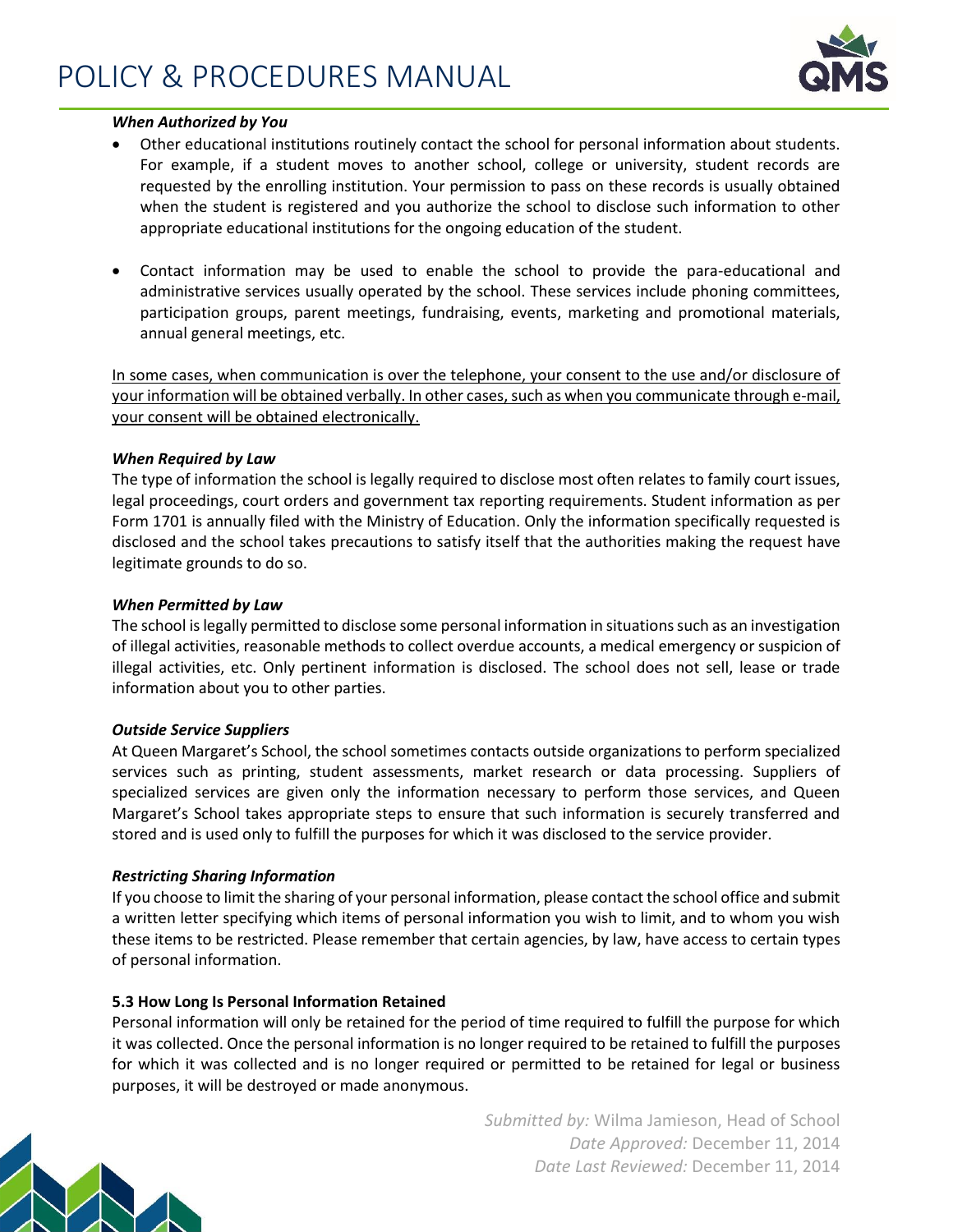

## *Principle 6 – Accuracy*

Queen Margaret's School will take appropriate steps to ensure that personal information collected by Queen Margaret's School is as accurate and complete as is reasonably required in connection with the purposes for which it was collected, used or disclosed.

#### **6.1 How May I Update Outdated or Incorrect Information**

An individual may, upon written request to Queen Margaret's School, request that Queen Margaret's School correct an error or omission in any personal information that is under Queen Margaret's School's control and Queen Margaret's School will, as appropriate, amend the information as requested and send the corrected personal information to each third party to which it has disclosed the information during the preceding year.

## *Principle 7 – Safeguarding Personal Information*

Queen Margaret's School will protect personal information by security safeguards that are appropriate to the sensitivity level of the information.

## **7.1 The School's Employees**

In the course of daily operations, access to personal information is restricted to authorized employees who have a legitimate reason for accessing it. Employees are appropriately educated about the importance of privacy and they are required to follow the school's policies and procedures regarding handling of personal information.

## **7.2 Student Files**

Student files are stored in secured filing cabinets. Access is restricted to only those employees (teachers, teacher‐aides, counselors, secretaries, etc.) who, by nature of their work, are required to see them.

#### **7.3 Electronic Security**

The school manages electronic files appropriately with passwords and security measures that limit access by unauthorized personnel. The school's security practices are reviewed periodically to ensure that the privacy of personal information is not compromised.

#### *Principle 8 – Openness*

Queen Margaret's School will make information available to individuals concerning the policies and practices that apply to the management of personal information. Individuals may direct any questions or enquiries with respect to the school's privacy policies or practices to the Privacy Officer of Queen Margaret's School.

#### *Principle 9 – Individual Access*

Queen Margaret's School will inform an individual, upon the individual's request, of the existence, use and disclosure of the individual's personal information, and shall give the individual access to it in accordance with the law.

#### **9.1 How May a Parent Access their Personal Information?**

Individuals may access and verify any personal information by providing written notice so that the office is able to supply the information required. A minimum of two business days is required.